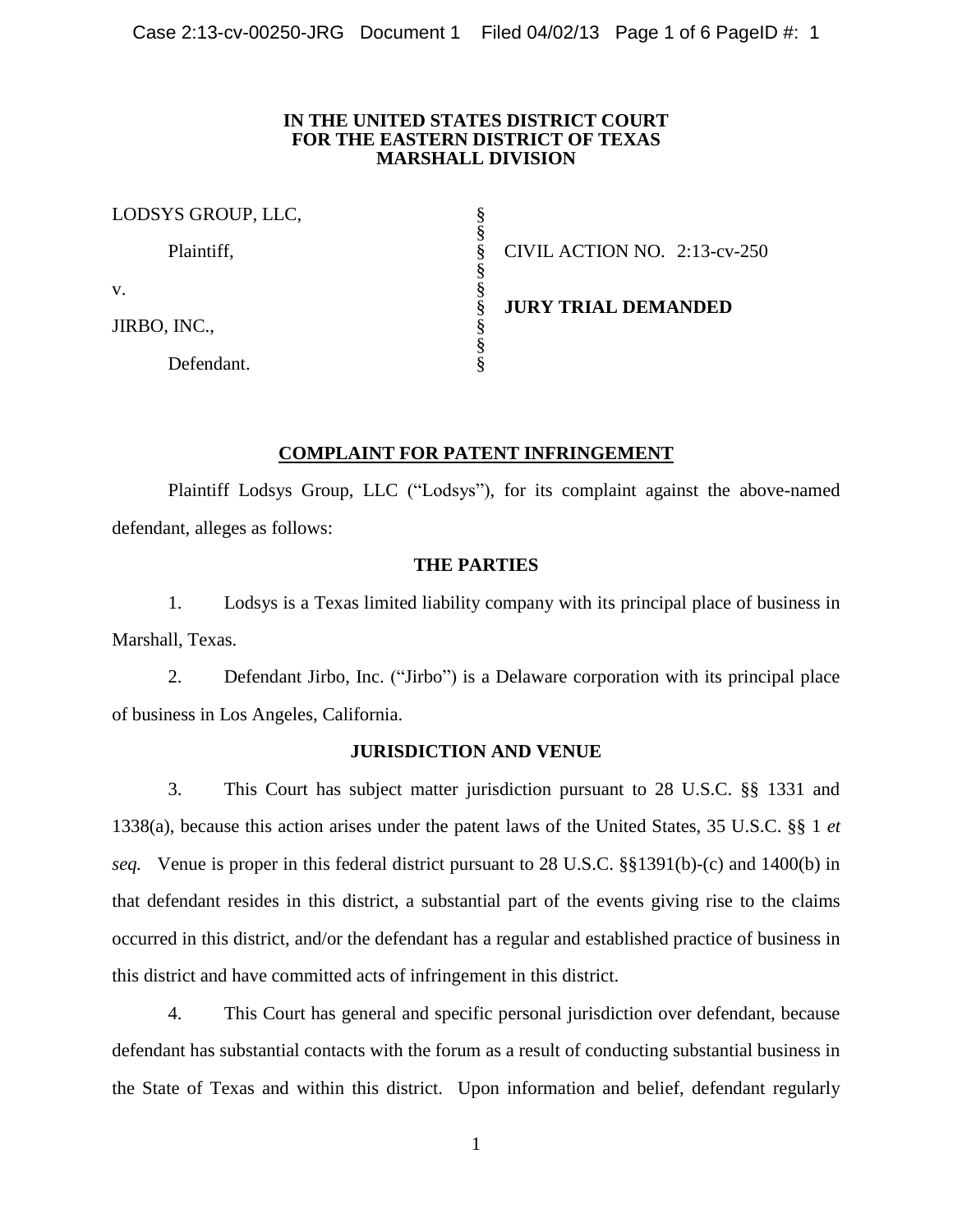solicits business in the State of Texas and this district; derives revenue from products and/or services provided to individuals residing the State of Texas and this district; conducts business utilizing the claimed systems and methods with and for customers residing in the State of Texas and this district; and provides and/or markets products and services directly to consumers in the State of Texas and this district.

### **INFRINGEMENT OF U.S. PATENT NO. 7,620,565**

5. On November 17, 2009, U.S. Patent No. 7,620,565 (the "'565 patent") was duly and legally issued for a "Customer-Based Product Design Module." A true and correct copy of the '565 patent is attached hereto as Exhibit A. Lodsys is the owner by assignment of all rights, title, and interest in and to the '565 patent.

6. On information and belief, Jirbo has infringed directly, indirectly, literally, under the doctrine of equivalents, contributorily, and/or through the inducement of others (including but not limited to users of Jirbo's applications), one or more of the claims of the '565 patent. On information and belief, Jirbo manufactures, uses, sells, imports, and/or offers to sell infringing products and/or services — including but not limited to Jirbo's applications such as Sovereign: Kingdoms — which infringe at least claims 1, 15, and 27 of the '565 patent under 35 U.S.C. § 271.

7. Prior to filing this complaint, Lodsys informed Jirbo of the patents-in-suit and offered to enter into a licensing arrangement that would allow Jirbo to continue practicing the inventions claimed in patents-in-suit. Jirbo, however, chose not to enter into a licensing agreement. Instead, with knowledge of the patents-in-suit and disregard for Lodsys' patent rights, Jirbo chose to continue its infringement. On information and belief, Jirbo continued its infringement despite an objectively high likelihood that its actions constituted infringement of a valid patent (*i.e.*, the '565 patent). Jirbo was made aware and, therefore, knew of the risk that it infringed the '565 patent. Accordingly, Jirbo acted knowingly, willfully, and with intent to infringe the patents-in-suit.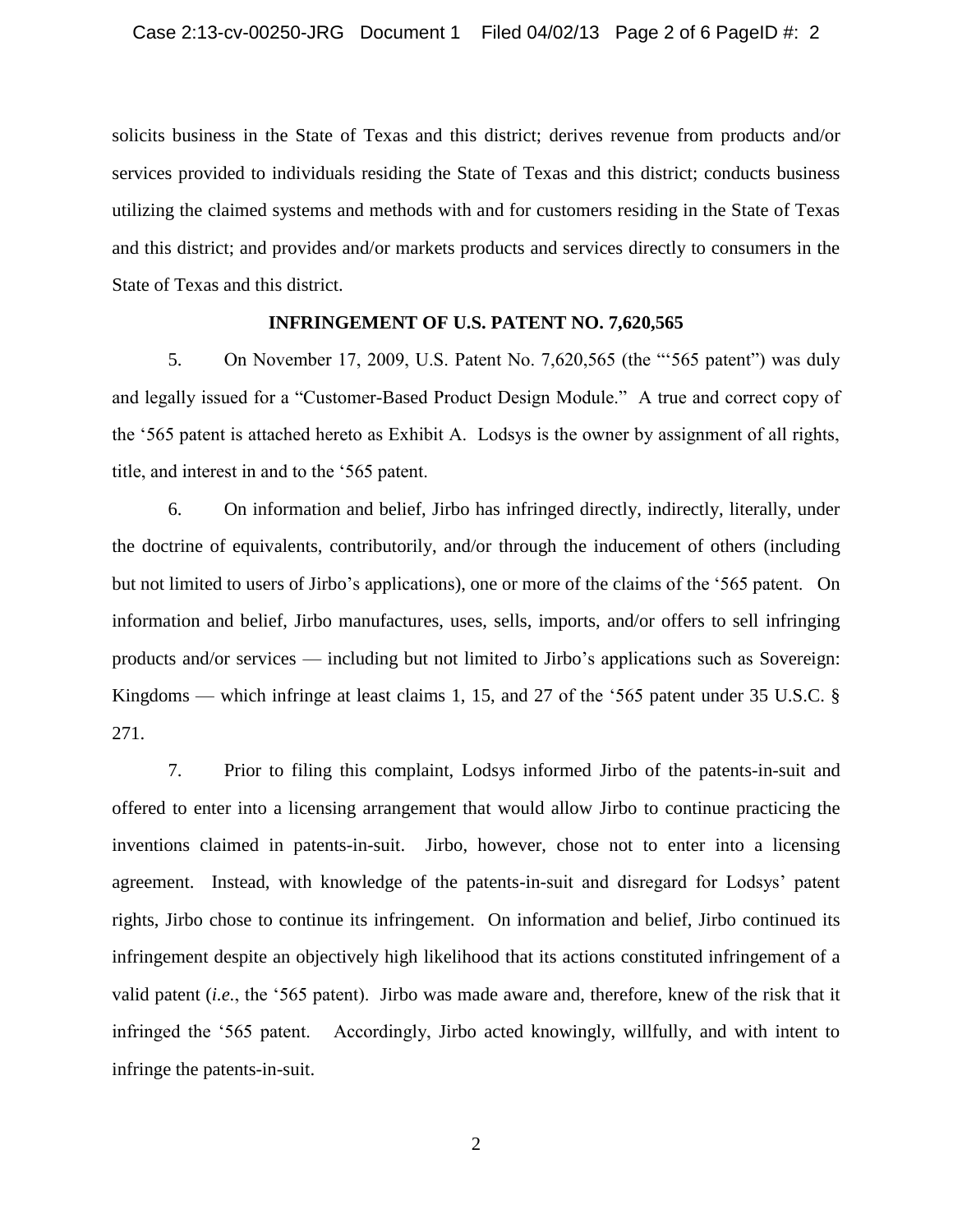8. Based on the information presently available to Lodsys absent discovery, and in the alternative to direct infringement, Jirbo is liable for indirect infringement of the '565 patent by inducing infringement and contributing to direct infringement of the '565 patent by others (*e.g.*, end users of Jirbo's applications, including Sovereign: Kingdoms).

9. At least from the time Jirbo received notice from Lodsys, Jirbo has purposely and voluntarily made its applications available to customers, with the expectation that its applications will be used by end users within the Eastern District of Texas. On information and belief, and in the alternative to direct infringement, Jirbo has thereby induced the end users of its applications within the Eastern District of Texas to infringe one or more claims of the '565 patent, and Jirbo knew or should have known that its actions would induce direct infringement.

10. On information and belief, and in the alternative to direct infringement, Jirbo has also contributed to the direct infringement of one or more claims of the '565 patent by intentionally and voluntarily providing its applications to end users within the Eastern District of Texas, knowing that its applications to be especially made or adapted for use by end users to infringe the '565 patent from at least the time Jirbo received notice of the patents-in-suit from Lodsys. On information and belief, Jirbo's applications have no substantial noninfringing uses, and Jirbo acted knowing that its applications are not a staple article or commodity of commerce suitable for substantially non-infringing use.

11. Defendant's acts of infringement have caused damage to Lodsys, and Lodsys is entitled to recover from defendant the damages sustained by Lodsys as a result of defendant's wrongful acts in an amount subject to proof at trial. Defendant's infringement is willful and deliberate, including because defendant became aware of the infringing nature of its products and services at the latest when it received a notice letter from Lodsys and/or the filing of this complaint, entitling Lodsys to increased damages under 35 U.S.C. § 284 and to attorneys' fees and costs incurred in prosecuting this action under 35 U.S.C. § 285.

3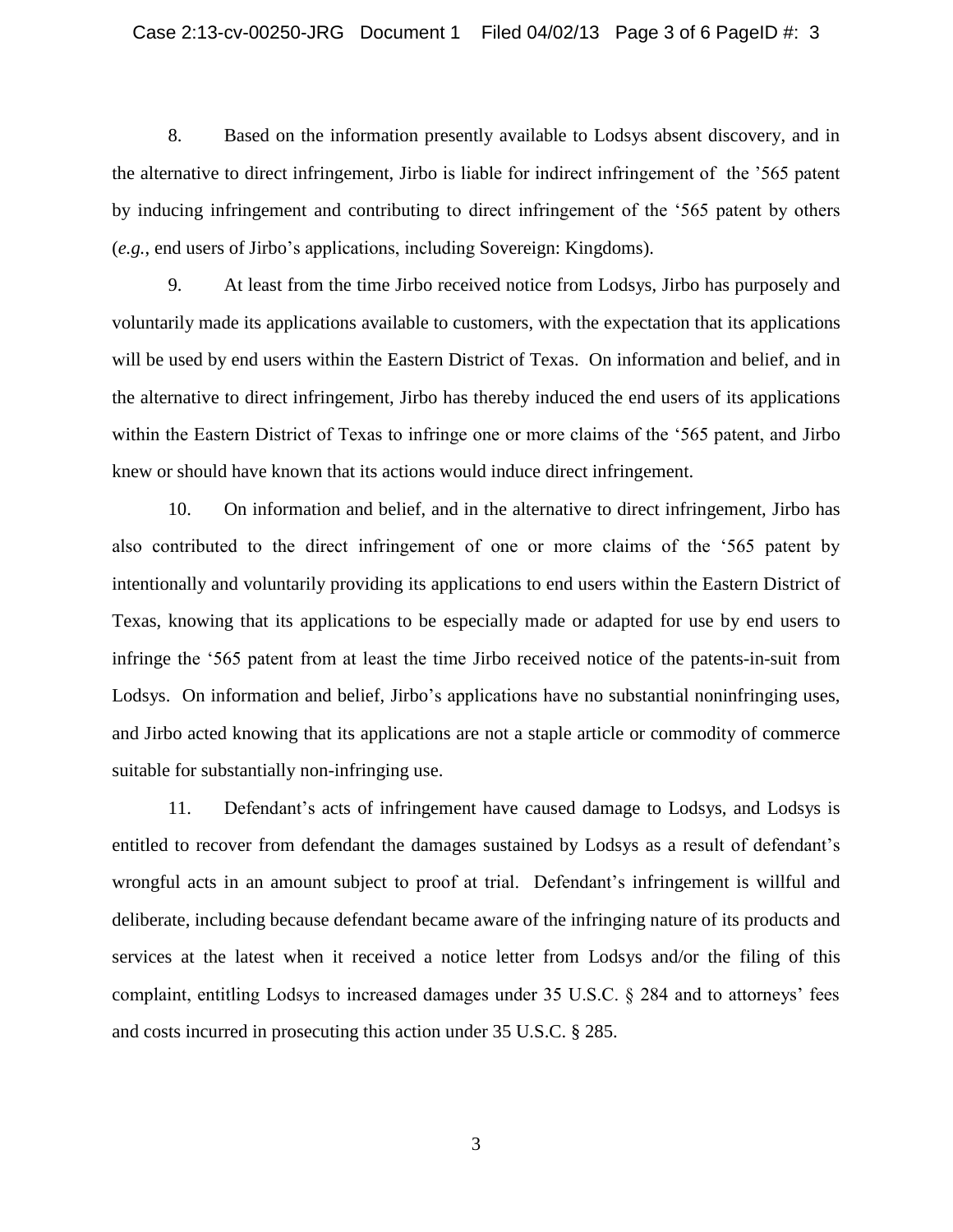#### **INFRINGEMENT OF U.S. PATENT NO. 7,222,078**

12. On May 22, 2007, U.S. Patent No. 7,222,078 (the "'078 patent") was duly and legally issued for "Methods and Systems for Gathering Information from Units of a Commodity Across a Network." A true and correct copy of the '078 patent is attached hereto as Exhibit B. Lodsys is the owner by assignment of all rights, title, and interest in and to the '078 patent.

13. On information and belief, Jirbo has infringed directly, indirectly, literally, under the doctrine of equivalents, contributorily, and/or through the inducement of others (including but not limited to users of Jirbo's applications), one or more of the claims of the '078 patent. On information and belief, Jirbo manufactures, uses, sells, imports, and/or offers to sell infringing products and/or services — including but not limited to Jirbo's applications such as Sovereign: Kingdoms — which infringe at least claims 1 and 69 of the '078 patent under 35 U.S.C. § 271.

14. Prior to filing this complaint, Lodsys informed Jirbo of the patents-in-suit and offered to enter into a licensing arrangement that would allow Jirbo to continue practicing the inventions claimed in patents-in-suit. Jirbo, however, chose not to enter into a licensing agreement. Instead, with knowledge of the patents-in-suit and disregard for Lodsys' patent rights, Jirbo chose to continue its infringement. On information and belief, Jirbo continued its infringement despite an objectively high likelihood that its actions constituted infringement of a valid patent (*i.e.*, the '078 patent). Jirbo was made aware and, therefore, knew of the risk that it infringed the '078 patent. Accordingly, Jirbo acted knowingly, willfully, and with intent to infringe the patents-in-suit.

15. Based on the information presently available to Lodsys absent discovery, and in the alternative to direct infringement, Jirbo is liable for indirect infringement of the '078 patent by inducing infringement and contributing to direct infringement of the '078 patent by others (*e.g.*, end users of Jirbo's applications, including Sovereign: Kingdoms).

16. At least from the time Jirbo received notice from Lodsys, Jirbo has purposely and voluntarily made its applications available to customers, with the expectation that its applications will be used by end users within the Eastern District of Texas. On information and belief, and in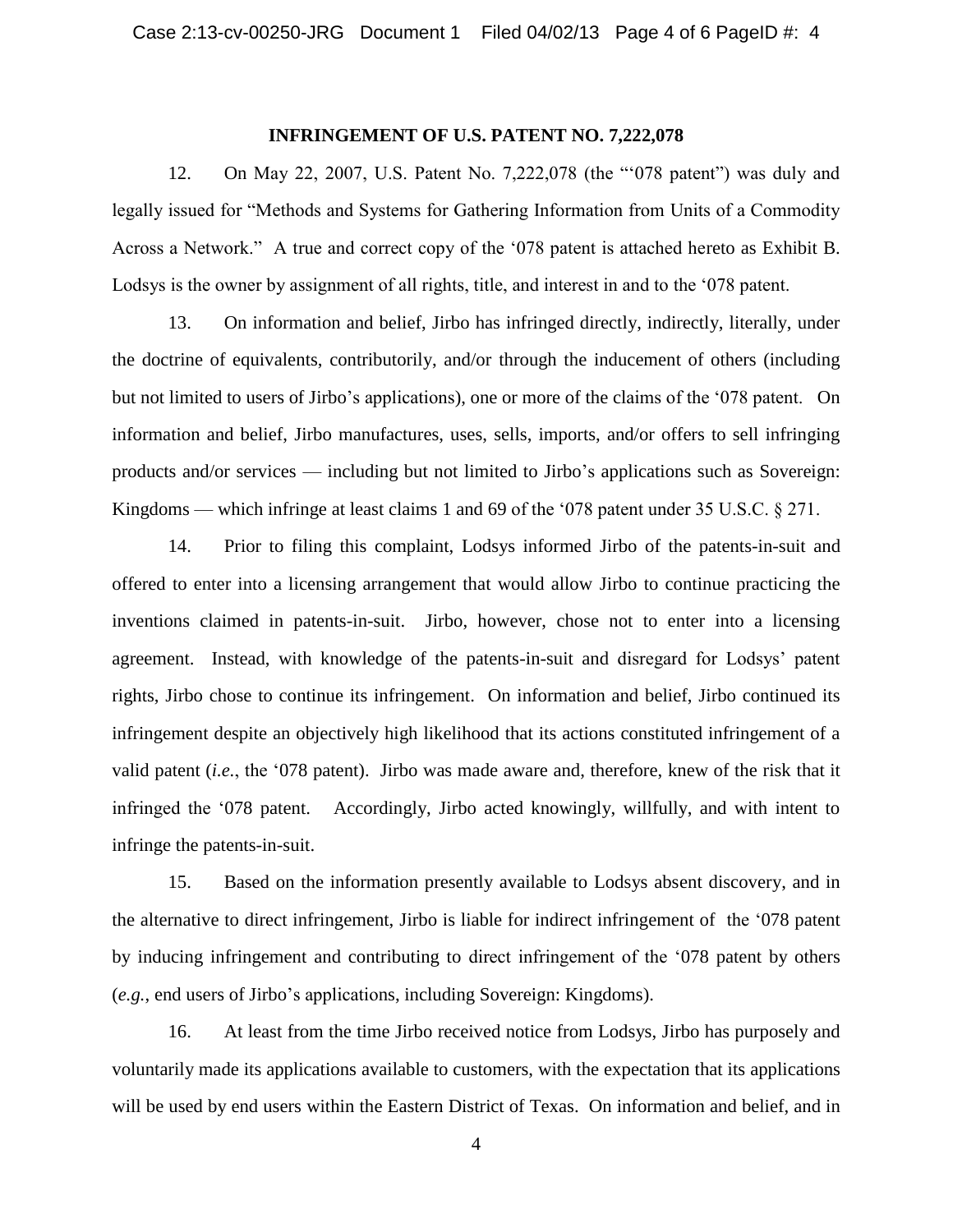the alternative to direct infringement, Jirbo has thereby induced the end users of its applications within the Eastern District of Texas to infringe one or more claims of the '078 patent, and Jirbo knew or should have known that its actions would induce direct infringement.

17. On information and belief, and in the alternative to direct infringement, Jirbo has also contributed to the direct infringement of one or more claims of the '078 patent by intentionally and voluntarily providing its applications to end users within the Eastern District of Texas, knowing that its applications to be especially made or adapted for use by end users to infringe the '078 patent from at least the time Jirbo received notice of the patents-in-suit from Lodsys. On information and belief, Jirbo's applications have no substantial noninfringing uses, and Jirbo acted knowing that its applications are not a staple article or commodity of commerce suitable for substantially non-infringing use.

18. Defendant's acts of infringement have caused damage to Lodsys, and Lodsys is entitled to recover from defendant the damages sustained by Lodsys as a result of defendant's wrongful acts in an amount subject to proof at trial. Defendant's infringement is willful and deliberate, including because defendant became aware of the infringing nature of its products and services at the latest when it received a notice letter from Lodsys and/or the filing of this complaint, entitling Lodsys to increased damages under 35 U.S.C. § 284 and to attorneys' fees and costs incurred in prosecuting this action under 35 U.S.C. § 285.

### **JURY DEMAND**

Pursuant to Rule 38 of the Federal Rules of Civil Procedure, Lodsys respectfully requests a trial by jury on all issues.

#### **PRAYER FOR RELIEF**

WHEREFORE, Plaintiff Lodsys Group, LLC, respectfully requests entry of judgment in its favor and against defendant as follows:

(a) Declaration that defendant has infringed U.S. Patent No. 7,620,565 and U.S. Patent No. 7,222,078;

(b) Awarding the damages arising out of defendant's infringement of U.S. Patent No.